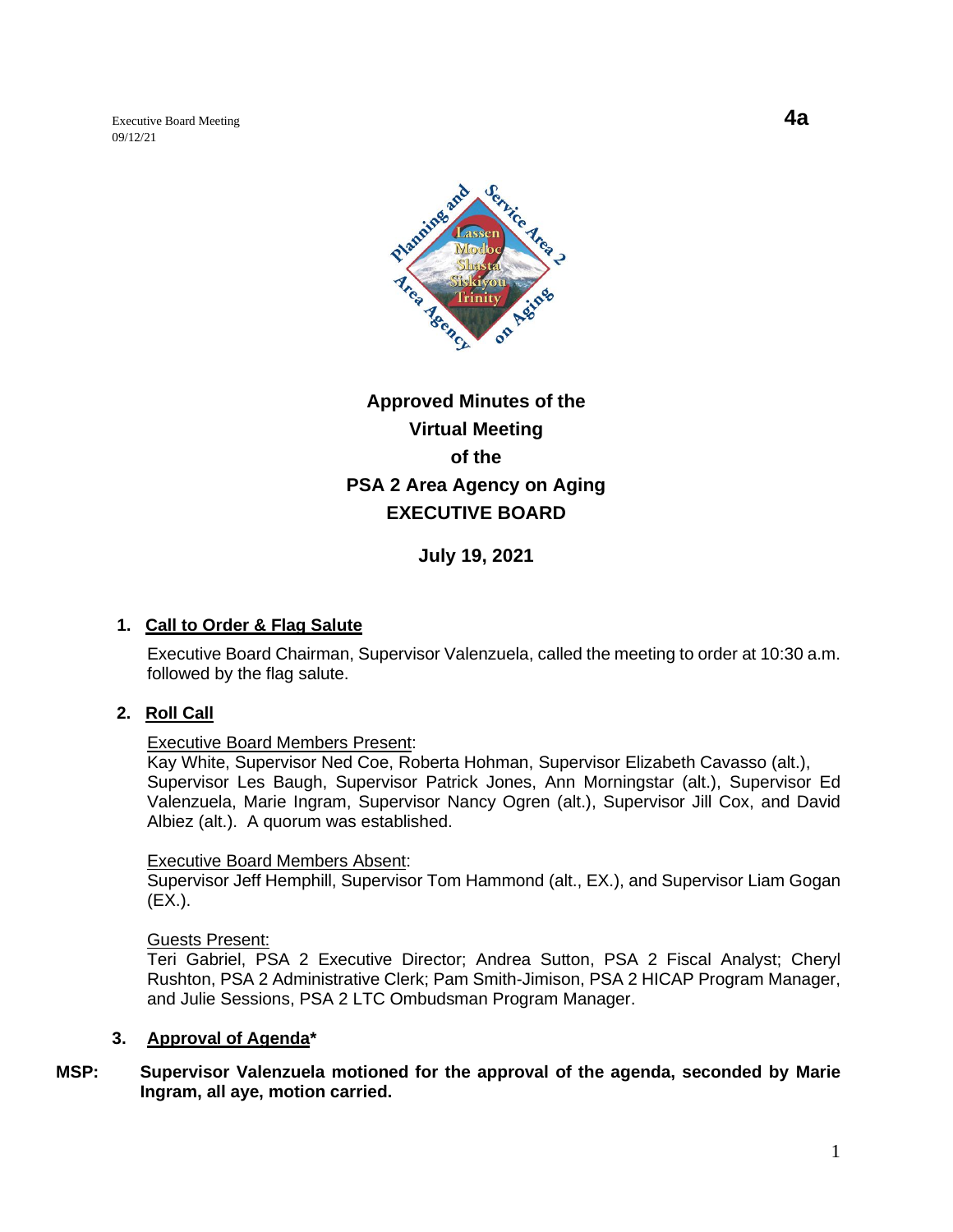## **4. Approval of Consent Agenda\***

**MSP: Supervisor Baugh motioned for the approval of the consent agenda, seconded by Supervisor Valenzuela, all aye, motion carried.** 

## **5. Open Session**

No comments.

## **6. Executive Board's Report**

Director Gabriel announced and welcomed the new and returning Executive Board members, Kay White from Lassen County and Supervisor Elizabeth Cavasso from Modoc County, which fills the Executive Board vacancies.

## **7. Advisory Council Report**

In the absence of the Advisory Council Chairman, Clinton Davis, Director Gabriel reported that the Advisory Council has not held a meeting since the Collaborative Meeting with the Executive Board in June. The Advisory Council's next meeting is July 30<sup>th</sup>. Efforts will continue to fill vacancies in Lassen, Modoc, Siskiyou and Trinity Counties and the council will work toward the Goals & Objectives described in this year's Area Plan Update.

Supervisor Valenzuela reported that he continues to help recruit members from Siskiyou County. Director Gabriel added that hosting the meetings in a hybrid mode once in-person meetings resume will help to increase meeting participation for those traveling long distances.

Supervisor Coe requested a summary of requirements for Advisory Council members which would help new Executive Board members to recruit Advisory Council candidates.

# **8. Executive Director's Report –** Teri Gabriel, Executive Director

## a. Update on Program Services due to COVID-19 Pandemic

 Director Gabriel reported that there has been no change in the method of services provided at the nutrition dining centers. There is much to consider in planning for in-person dining and in consideration of the safety of the program participants as well as program staff. A Nutrition Workgroup with the CA Association of Area Agencies on Aging (C4A) has been developed and continues to work toward a re-opening plan for nutrition service providers. The re-opening plan is a template which highlights areas for consideration in the development of local re-opening plans. With the exception of one dining center on the eastern border of California, dining centers throughout the state remain closed to inperson dining and continue to distribute meals via a drive-through system.

Director Gabriel reported that the HICAP (Health Insurance Counseling and Advocacy Program) program continues to provide counseling services via telephone and is preparing for in-person counseling on a limited basis. Shields have been purchased to allow for safe and secure meetings with program participants. Staff will be monitoring CDC guidelines as we are hearing that COVID-19 cases may be on the rise. Director Gabriel reported that with the additional funding to support the HICAP program, billboard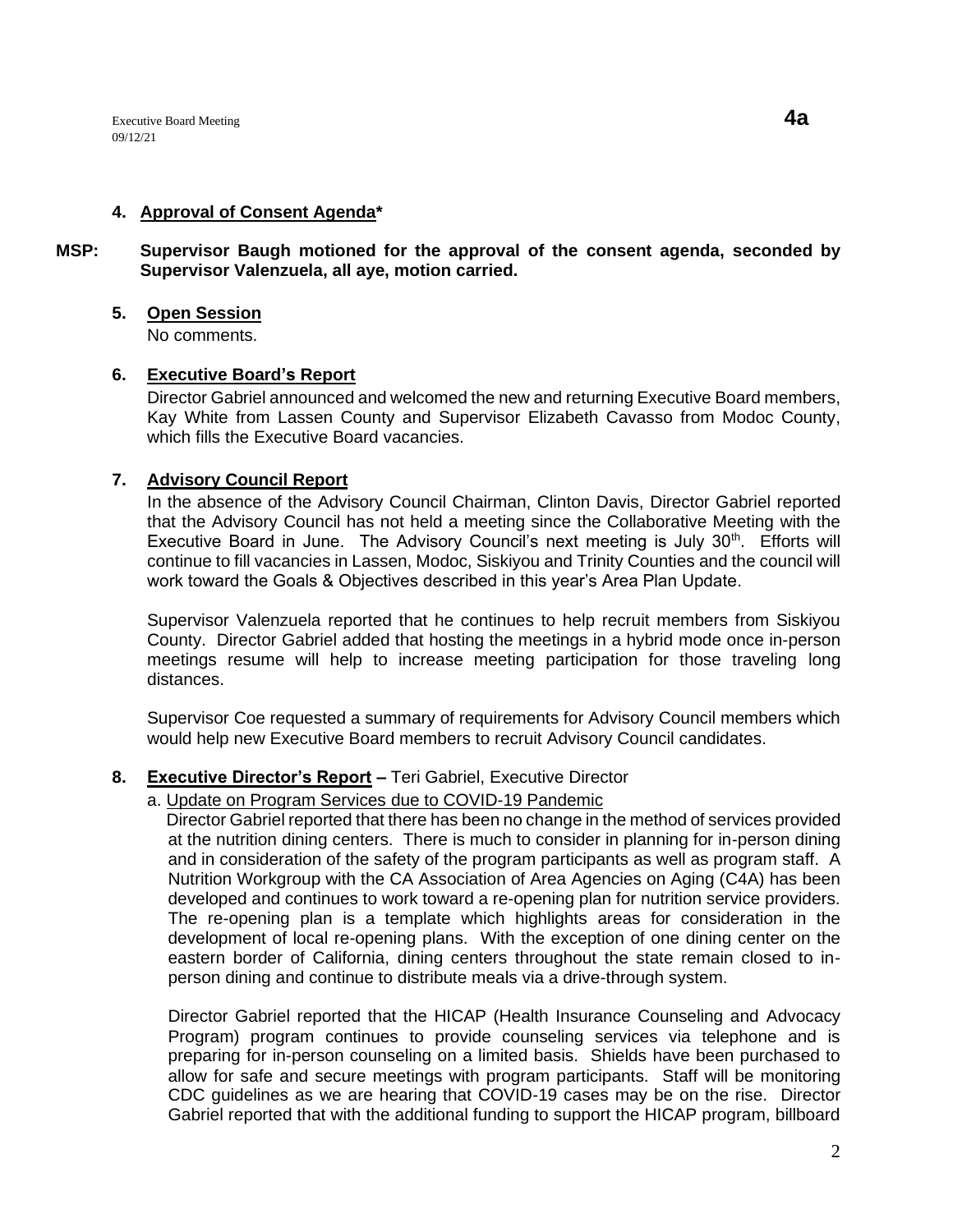advertising was positioned in a rural section of Siskiyou County on Highway 97 near the Dorris area. The cost for the billboard is approximately \$3,000 for 12 months.

Director Gabriel reported that with the additional requirements for the Ombudsman Program to monitor Residential Care Facilities for the Elderly (RCFE), the increase in program funding will allow for an additional staff member to support this monitoring requirement. Discussion later in the meeting will address the proposed Ombudsman Program budget reflecting the additional staff position.

#### b. AAA COVID Vaccine Funds

Director Gabriel reported that Area Agencies on Aging (AAA) are receiving COVID Vaccine funds. Federal funding has allowed for the funding to the aging network to ensure that vulnerable and underserved populations have access to the vaccine and for the dissemination of scientifically and medically supported information about the COVID-19 vaccines. Director Gabriel reported that PSA 2 will be working with the 5-county Public Health agencies to achieve the goals of the vaccine funding and to gain their input on the best use of the vaccine funding. PSA 2 will also be working with My Umbrella Marketing to help disseminate COVID-19 information to the public. PSA 2's allocated vaccine funding is \$48,203. A portion of the funding will be retained by the California Department of Aging (CDA) for statewide vaccine campaign efforts.

## c. CDA Connections, Health, Aging, and Technology (CHAT) Tablet Project

Director Gabriel reported that CDA has arranged for the distribution of iPad tablets, courtesy of AT&T, to older adults and caregivers. The project, known as CHAT, is funded with Families First Coronavirus Act, CARES Act, American Rescue Plan and Older Americans Act funding. The purpose is to serve Older Americans Act program participants during the pandemic to address social isolation and well-being and to help bridge the digital divide. Upon inquiry, Director Gabriel explained that the target population to receive the tablets will be existing Older Americans Act program participants and access to the tablets will be through the contracted service providers. The initial programs to approach for interest in the CHAT project will be Family Caregiver Support Program participants and Title III D Health Promotion program participants since those services are currently only offered virtually. An eligibility survey process is required to qualify for a tablet and free training on the use of the tablets will also be available. Thirty-seven tablets have been allocated to PSA 2 and each tablet comes with a free data plan. If all thirty-seven tablets are not used by Family Caregiver Support Program and Title III D Health Promotion program participants, PSA 2 will look to disseminate the tablets amongst the nutrition program participants. PSA 2's CARES Act funding can be used to purchase additional tablets should the need arise as well as to support staff time on the distribution of the tablets and oversight of program operations. Priority will be to serve older adults aged 60 and over with the greatest economic and social needs.

#### d. Update on Lassen County Request for Proposal Process

Director Gabriel reported that notices announcing the Lassen County Request for Proposal (RFP) process were released on July  $6<sup>th</sup>$ . The routine Bidder's Conference is scheduled in the coming weeks and the deadline for proposals is September  $3<sup>rd</sup>$ . A Letter of Intent has already been received and an application has been released to the interested party. The recommendation of the RFP Review Committee to the Executive Board is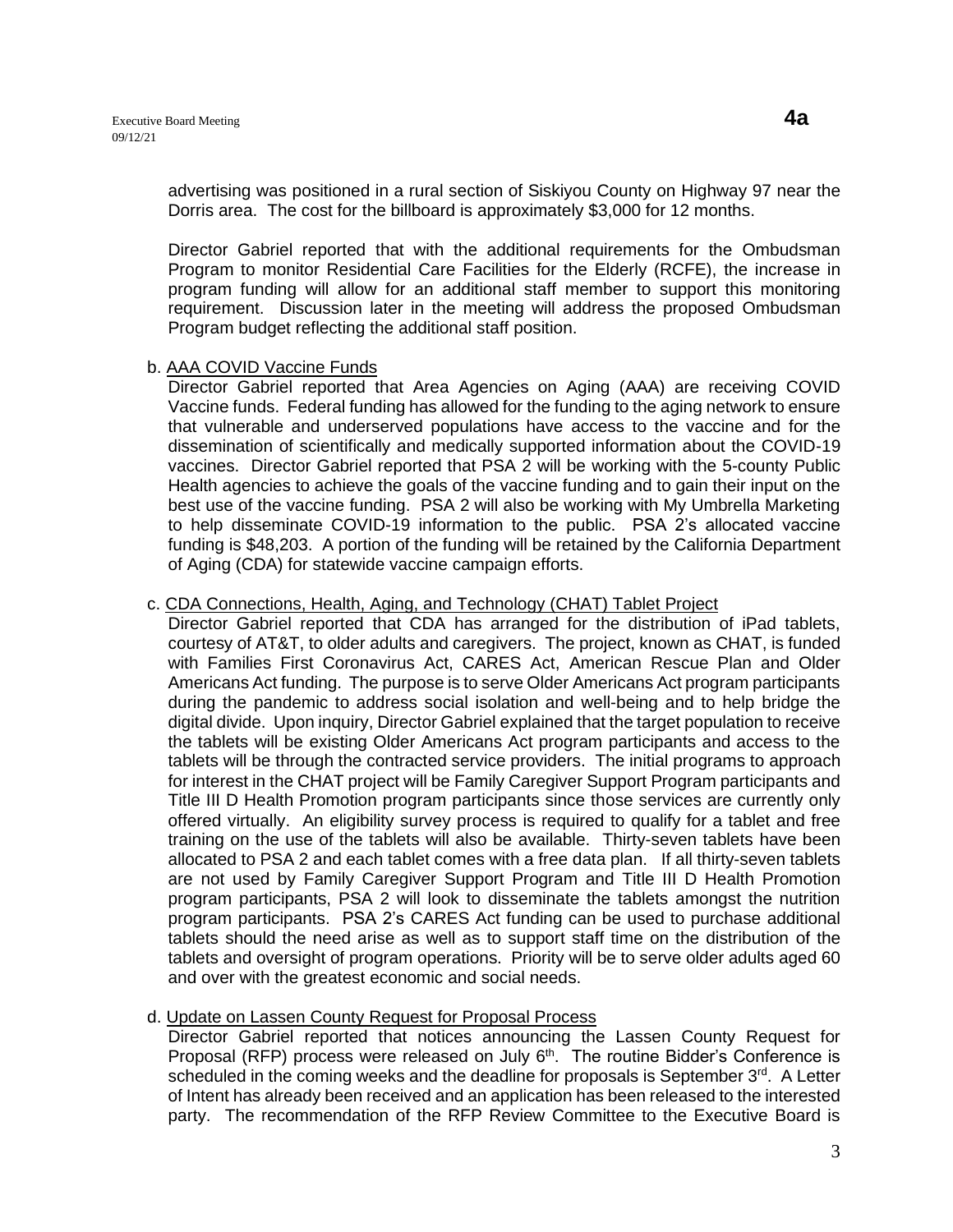scheduled for the October board meeting. The contract start date is anticipated on December 1<sup>st</sup>, depending on the number of competitive bids.

## e. Update on Trinity County Program Services Plan

Director Gabriel reported that, with the two unsuccessful RFP processes in Trinity Co., PSA 2 staff met with other AAAs on the manner in which nutrition program services are provided as a direct AAA service due to the lack of service provider options available in rural communities. In conversations with Supervisor Jill Cox in Trinity Co., a local restaurant expressed interest in supporting the effort to restore senior meals to the community; however, the restaurant was not interested in responding to the RFP to provide the service directly. Unallocated funding available to provide direct C-1 Congregate Meal services by the AAA is \$22,820, C-2 Home Delivered Meal funding available is \$23,094 and III B Transportation funding available is \$5,736. Volunteers have also been identified in the community to support the AAA direct service nutrition program which will also help to meet the program match requirement. In consulting with CDA's Nutrition Specialist, it was confirmed that direct nutrition program services by AAAs is not uncommon. A Management Plan will be developed describing the AAA's provision of direct nutrition program services for the Executive Board's consideration. CARES Act funding may also be used to initiate the nutrition program services in Trinity Co. Supervisor Cox thanked Director Gabriel for her creativity and tenacity in support of the project.

# f. Recap on CDA Aging HUB Initiative Webinar

Director Gabriel revisited Governor Newsom's Master Plan for Aging and the initiative to revisit the structure Area Agencies on Aging. In a recent webinar, a Hubs and Spokes approach was described in the initiative to review and strengthen state and local government leadership and partnerships, including those related to CDA and local AAAs. A link to the webinar is available now on CDA's website and will be shared with the Executive Board after the meeting. A public survey will also be available online and via telephone by the end of July or early August for feedback on the Hubs and Spokes concept. Town Hall meetings will also be offered, and local leaders are invited to participate in the meetings for feedback on the restructuring of the AAAs. Three scenarios have been introduced by CDA. The first scenario reflects no change to the current structure of 33 AAAs comprised of a combination of county agencies, non-profit agencies and joint power agencies. The second scenario creates 58 AAAs by assigning each county the AAA's responsibilities. The third scenario would be a hybrid of the current structure with some AAAs remaining a service of the county, some AAA boundaries blending and some remaining multi-county AAAs, which would be the case for PSA 2's 5 county region. The purpose of restructuring AAAs is to create a one-door approach to access services; however, CDA is aware of the concern of insufficient services behind that door. CDA will seek the partnership of the CA State Association of Counties and the CA Welfare Directors Association in approaching the Hubs and Spokes initiative. CDA's goal is to receive feedback to report on by December when they expect to have greater clarity on the direction on the AAA structure. PSA 2 staff will continue to watch CDA's website for information on the Town Hall meetings and online survey related to the Hubs and Spokes initiative.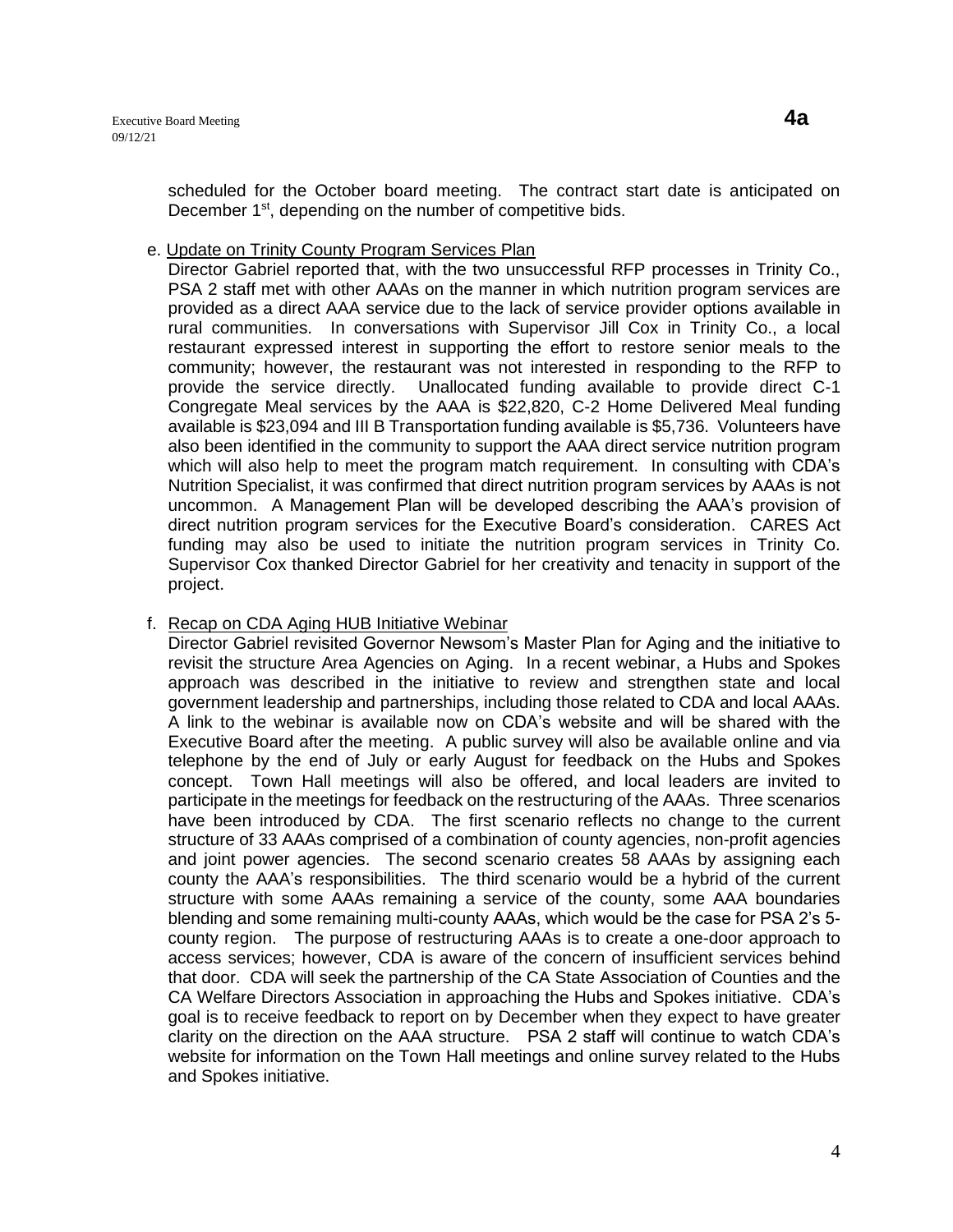#### g. Other Agency Activity

Director Gabriel reported that with the additional program funding available through the state has allowed for additional advertising for PSA 2 funded programs. Advertising is planned through the local Public Broadcasting Station, KIXE, as has occurred with the HICAP and Ombudsman Programs. KIXE shares the target population of older adults aged 60 and over in the 5-county region and will run during prime-time scheduling. KIXE is planning a Health and Wellness series focusing on older adult issues and looks forward with collaborating with PSA 2 to reach this population with program information such as Bingocize, the Title III D Health Promotion program, and the Friendship Line, a warm line for emotional support of older adults during to the pandemic. KIXE will match PSA 2 advertising for further community support.

#### **9. Authorization for Executive Director to Sign Engagement Letter with Charles W. Pillon, CPA for FY 2020/2021 through FY 2022/2023 Single Audits\***

Director Gabriel referenced the engagement letter included in the board packet pertaining to required single audits performed by Charles Pillon, CPA. Mr. Pillon conducted single audits for PSA 2 successfully in the previous 3 fiscal years 2017/2018 – 2019/2020. As the AAA prepares for the FY 2020/2021 audit, it is important to continue working with Mr. Pillon since he is familiar with events that occurred last fiscal year and was instrumental in the conversion to the new accounting software, Quick Books, last fiscal year. Mr. Pillon included the continued provision of technical support in the engagement letter being that this would be the first year audited with the new accounting system. The cost for the first audit year will remain the same as last year, and the cost for the subsequent two years will increase slightly. Supervisor Valenzuela supported the use of Charles Pillon, CPA as CPAs can be difficult to find in our region and he works the Mr. Pillon on other committees.

**MSP: Supervisor Coe motioned to authorize the Executive Director to Sign the Engagement Letter with Charles W. Pillon, CPA for FY 2020/2021 through FY 2022/2023 Single Audits, seconded by Marie Ingram, all aye, motion carried.** 

## **10. Approval to Redistribute Unspent Families First Coronavirus Relief Act (FFCRA) Funding to Contracted Nutrition Service Providers\***

Director Gabriel explained that FFCRA funding remains unspent in the amount of \$33,932 due to the lack of contracted nutrition services providers in Lassen and Trinity Counties. With the redistribution of \$4,847 in FFCRA funding to the remaining contracted nutrition service providers, there is a potential to spend down all of the FFCRA funding allocated to PSA 2 in the most efficient manner by the September  $30<sup>th</sup>$  deadline. Supervisor Coe inquired if the nutrition service providers were prepared to spend the funding in this manner by the deadline. Director Gabriel explained that the nutrition service providers can use the funding to stock up on supplies, such as meal trays, and in the interim to support the program until the CDA funding arrives in the fall.

**MSP: Marie Ingram motioned to approve the Redistribution of Unspent Families First Coronavirus Relief Act (FFCRA) Funding to Contracted Nutrition Service Providers, seconded by Kay White, all aye, motion carried.**